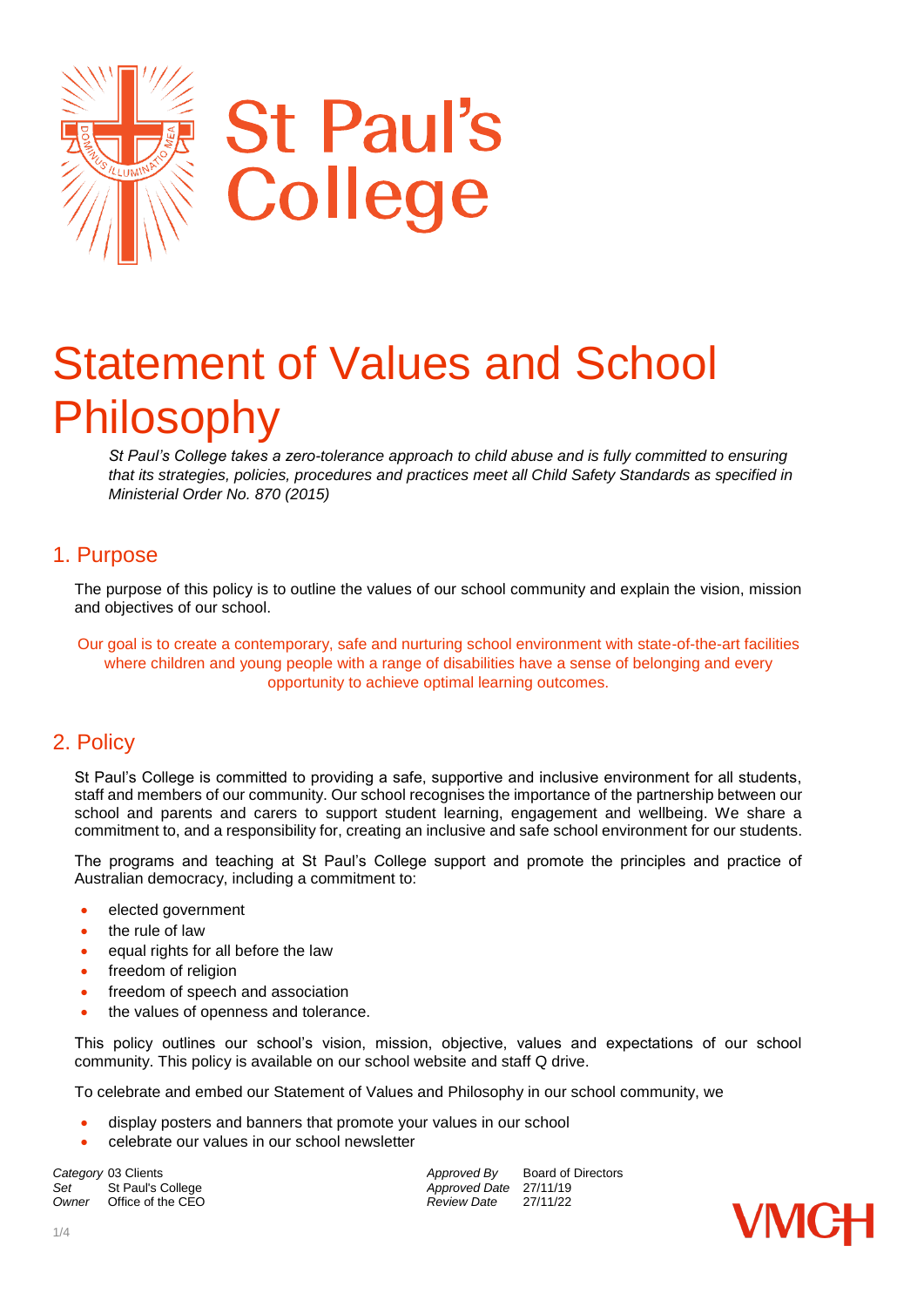- provide awards and recognition for students who actively demonstrate the values
- discuss our values with students in the classroom, meetings and assemblies.

### 3. Vision

St Paul's College vision is to [insert vision statement i.e. *to empower students to reach their personal best*]

### 4. Mission

St Paul's College mission is to [insert mission statement i.e. *to provide students with the best possible foundation in life through a well-rounded education]*.

### 5. Values

St Paul's values include *respect, kindness and excellence.*

*We respect ourselves, our school and each another, and understand that our attitudes and behaviours have an impact on the people around us.* 

*We model and demonstrate kindness, and take every opportunity to help others that may be in need.*

*We strive for excellence, which means trying our hardest and doing our best.* 

## 6. Behavioural expectations

St Paul's College acknowledges that the behaviour of staff, parents, carers and students has an impact on our school community and culture. We acknowledge a shared responsibility to create a positive learning environment for the children and young people at our school.

As principal and school leaders we will:

- model positive behaviour and effective leadership
- communicate politely and respectfully with all members of the school community
- work collaboratively to create a school environment where respectful and safe behaviour is expected of everyone
- behave in a manner consistent with the standards of our profession and meet core responsibilities to provide safe and inclusive environments
- plan, implement and review our work to ensure the care, safety, security and general wellbeing of all students at school
- identify and support students who are or may be at risk
- do our best to ensure every child achieves their personal and learning potential
- work with parents to understand their child's needs and, where necessary, adapt the learning environment accordingly
- respond appropriately when safe and inclusive behaviour is not demonstrated and implement appropriate interventions and sanctions when required
- inform parents of the school's communication and complaints procedures
- ask any person who is acting in an offensive, intimidating or otherwise inappropriate way to leave the school grounds.

As teachers and non-teaching school staff, we will:

- model positive behaviour to students consistent with the standards of our profession
- communicate politely and respectfully with all members of the school community
- proactively engage with parents about student outcomes

**Category** 03 Clients *Category* 03 Clients *Approved By* Board of Directors *Approved By* Board of Directors Set St Paul's College *Set* St Paul's College **Approved Date** 27/11/19<br> *Approved Date* 27/11/22 *Office of the CEO* 

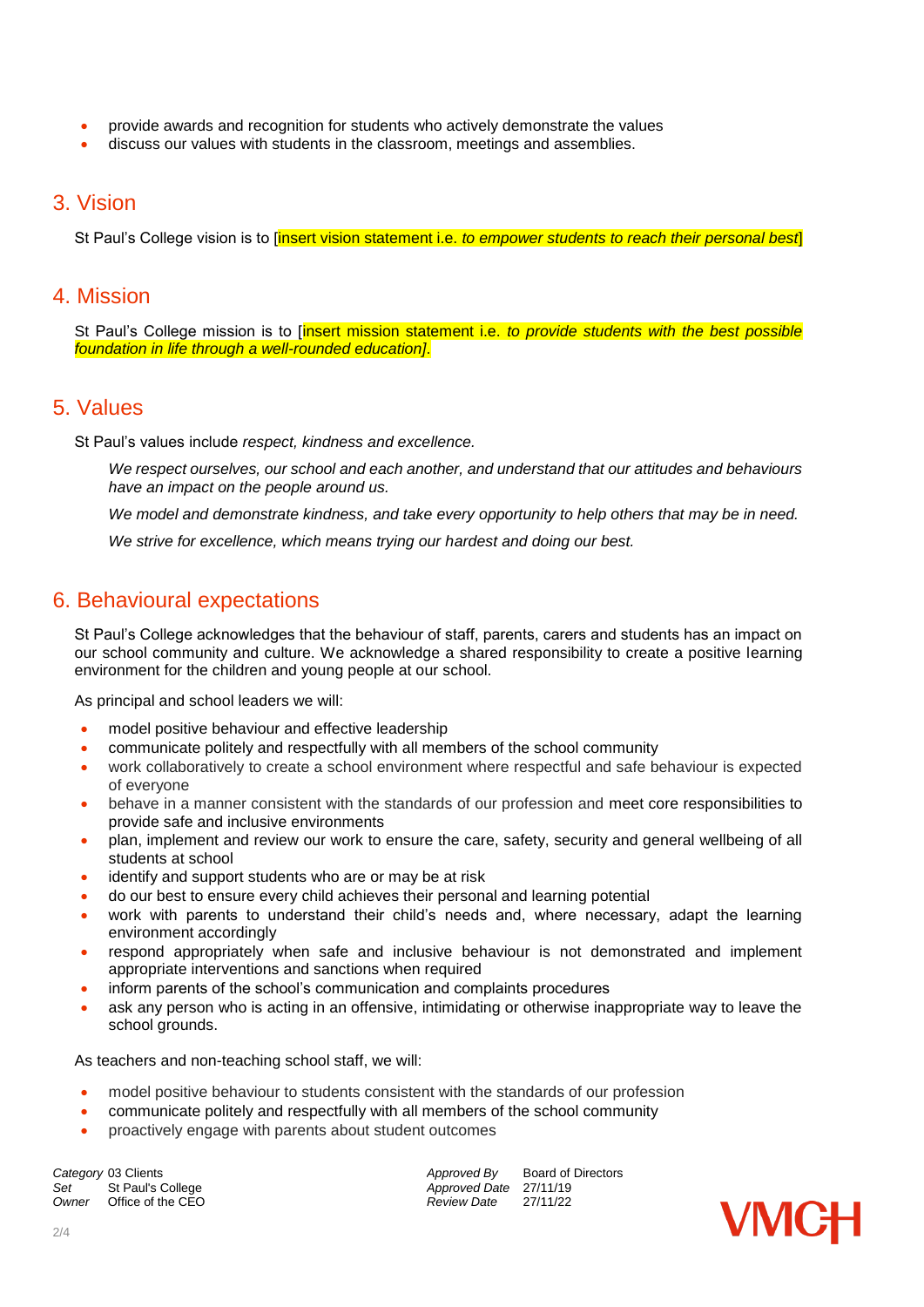- work with parents to understand the needs of each student and, where necessary, adapt the learning environment accordingly
- work collaboratively with parents to improve learning and wellbeing outcomes for students with additional needs
- communicate with the principal and school leaders in the event we anticipate or face any tension or challenging behaviours from parents
- treat all members of the school community with respect.

#### As parents and carers, we will:

- model positive behaviour to our child
- communicate politely and respectfully with all members of the school community
- ensure our child attends school on time, every day the school is open for instruction
- take an interest in our child's school and learning
- work with the school to achieve the best outcomes for our child
- communicate constructively with the school and use expected processes and protocols when raising concerns
- support school staff to maintain a safe learning environment for all students
- follow the school's processes for communication with staff and making complaints
- treat all school leaders, staff, students, and other members of the school community with respect.

#### As students, we will:

- model positive behaviour to other students
- communicate politely and respectfully with all members of the school community.
- comply with and model school values
- behave in a safe and responsible manner
- respect ourselves, other members of the school community and the school environment.
- actively participate in school
- not disrupt the learning of others and make the most of our educational opportunities.

#### As community members, we will:

- model positive behaviour to the school community
- treat other members of the school community with respect
- support school staff to maintain a safe and inclusive learning environment for all students
- utilise the school's processes for communication with staff and submitting complaints.

# 7. Unreasonable behaviours

Schools are not public places, and the Principal has the right to permit or deny entry to school grounds (for more information, see our *Visitors Policy*).

Unreasonable behaviour that is demonstrated by school staff, parents, carers, students or members of our school community will not be tolerated at school, or during school activities.

Unreasonable behaviour includes:

- speaking or behaving in a rude, manipulative, aggressive or threatening way, either in person, via electronic communication or social media, or over the telephone
- the use or threat of violence of any kind, including physically intimidating behaviour such as aggressive hand gestures or invading another person's personal space
- sending demanding, rude, confronting or threatening letters, emails or text messages
- sexist, racist, homophobic, transphobic or derogatory comments

**Category** 03 Clients **Approved By** Board of Directors *Approved By* Board of Directors *Approved Bate* 27/11/19 Set St Paul's College *Set* St Paul's College *Approved Date* 27/11/19<br> *Owner* Office of the CEO *Approved Date* 27/11/22 *Office of the CEO*